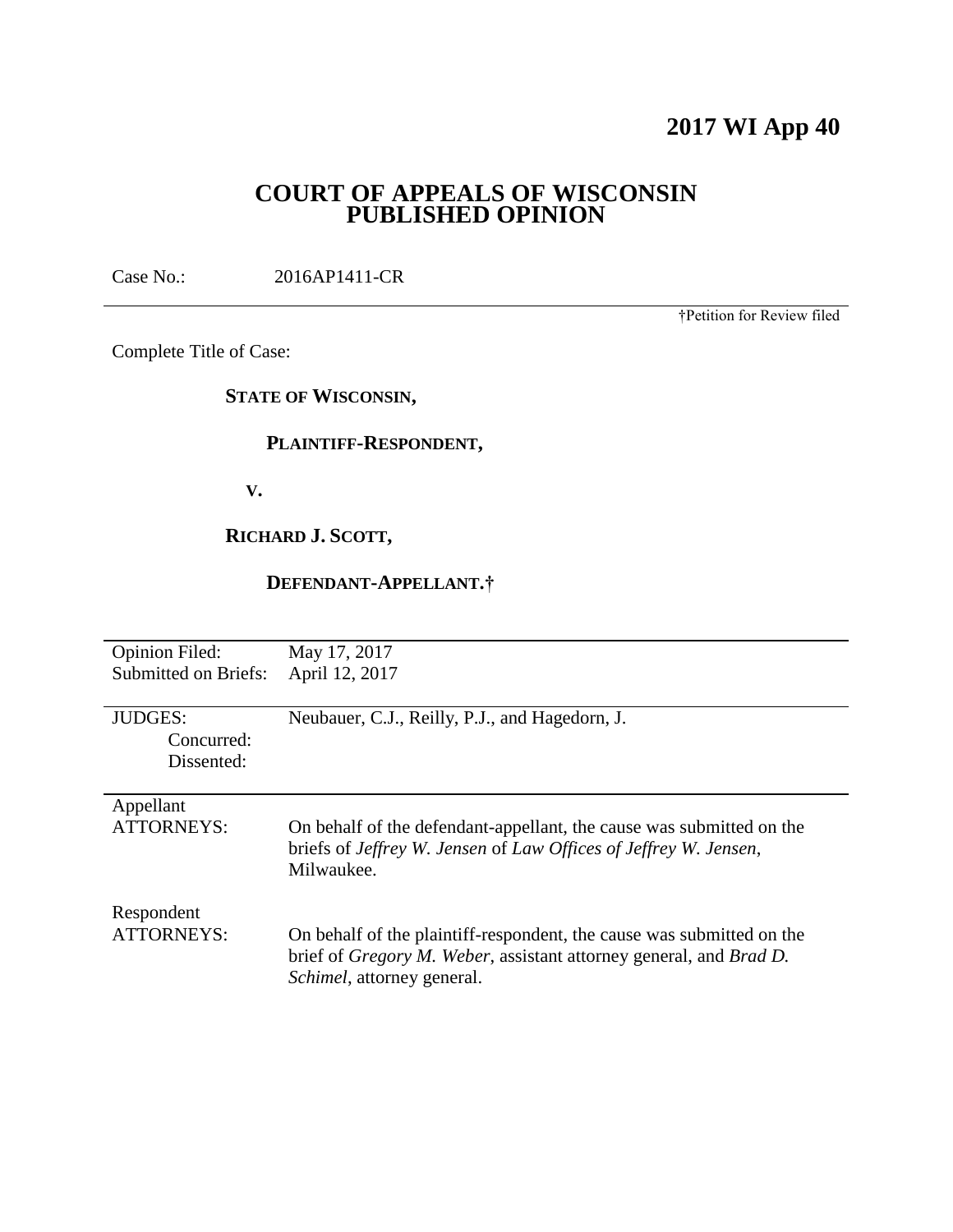# **2017 WI App 40**

# **COURT OF APPEALS DECISION DATED AND FILED**

### **May 17, 2017**

**Diane M. Fremgen Clerk of Court of Appeals**

# **Appeal No. 2016AP1411-CR Cir. Ct. No. 2015CF79**

#### **NOTICE**

**This opinion is subject to further editing. If published, the official version will appear in the bound volume of the Official Reports.** 

**A party may file with the Supreme Court a petition to review an adverse decision by the Court of Appeals.** *See* **WIS. STAT. § 808.10 and RULE 809.62.** 

## **STATE OF WISCONSIN IN COURT OF APPEALS**

**STATE OF WISCONSIN,**

 **PLAINTIFF-RESPONDENT,**

 **V.**

**RICHARD J. SCOTT,**

 **DEFENDANT-APPELLANT.**

APPEAL from a judgment and an order of the circuit court for Kenosha County: BRUCE E. SCHROEDER, Judge. *Judgment modified and, as modified, affirmed; order affirmed*.

Before Neubauer, C.J., Reilly, P.J., and Hagedorn, J.

¶1 NEUBAUER, C.J. Richard J. Scott appeals from a judgment entered upon his plea of guilty to engaging in repeated acts of sexual assault of the same child and possession of child pornography. Scott further appeals from an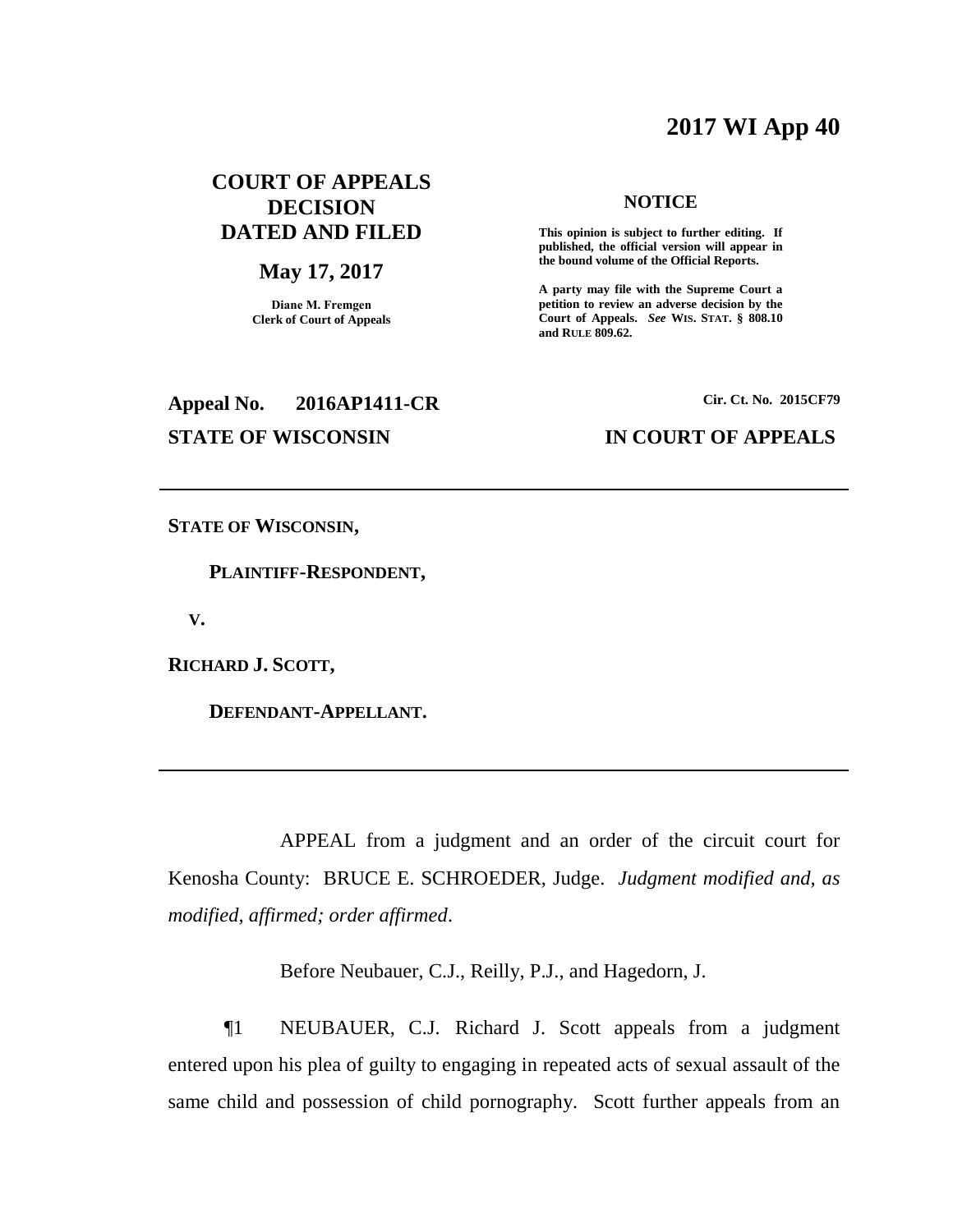order denying his motion seeking plea withdrawal pursuant to WIS. STAT. RULE 809.30 (2015-16).<sup>1</sup> Scott contends that he is entitled to withdraw his plea because he was charged with a version of engaging in repeated acts of sexual assault of the same child that no longer existed at law and there was no factual basis for his plea to possession of child pornography. We disagree but modify the judgment to reflect that Scott pleaded guilty to WIS. STAT. § 948.025(1)(e) (2007-08).

### *Factual and Procedural Background*

¶2 In March 2015, an information was filed charging Scott with six counts of repeated sexual assault of two girls over several years, with four counts charged as Class B felonies and two counts charged as Class C felonies, and nine counts of possession of child pornography. As relevant, count four alleged that between August 1, 2007, and August 31, 2008, he committed "repeated sexual assaults" of the same child, M.M., then five and six years old, "where fewer than three of the assaults were violations of [WIS. STAT.  $\S$ ] 948.02(1) ... contrary to [WIS. STAT. §§] 948.025(1)(b), 939.50(3)(c) … a Class C felony," which exposed Scott to forty years of imprisonment and a \$100,000 fine. The complaint alleged that Scott first touched M.M. on the vagina when she was in kindergarten and that he touched her at least three times during that year.

¶3 The complaint, as it related to the charges of possession of child pornography, explicitly described the types of pornographic material he possessed and showed to the two girls.

 $\overline{a}$ 

<sup>&</sup>lt;sup>1</sup> All references to the Wisconsin Statutes are to the 2015-16 version unless otherwise noted.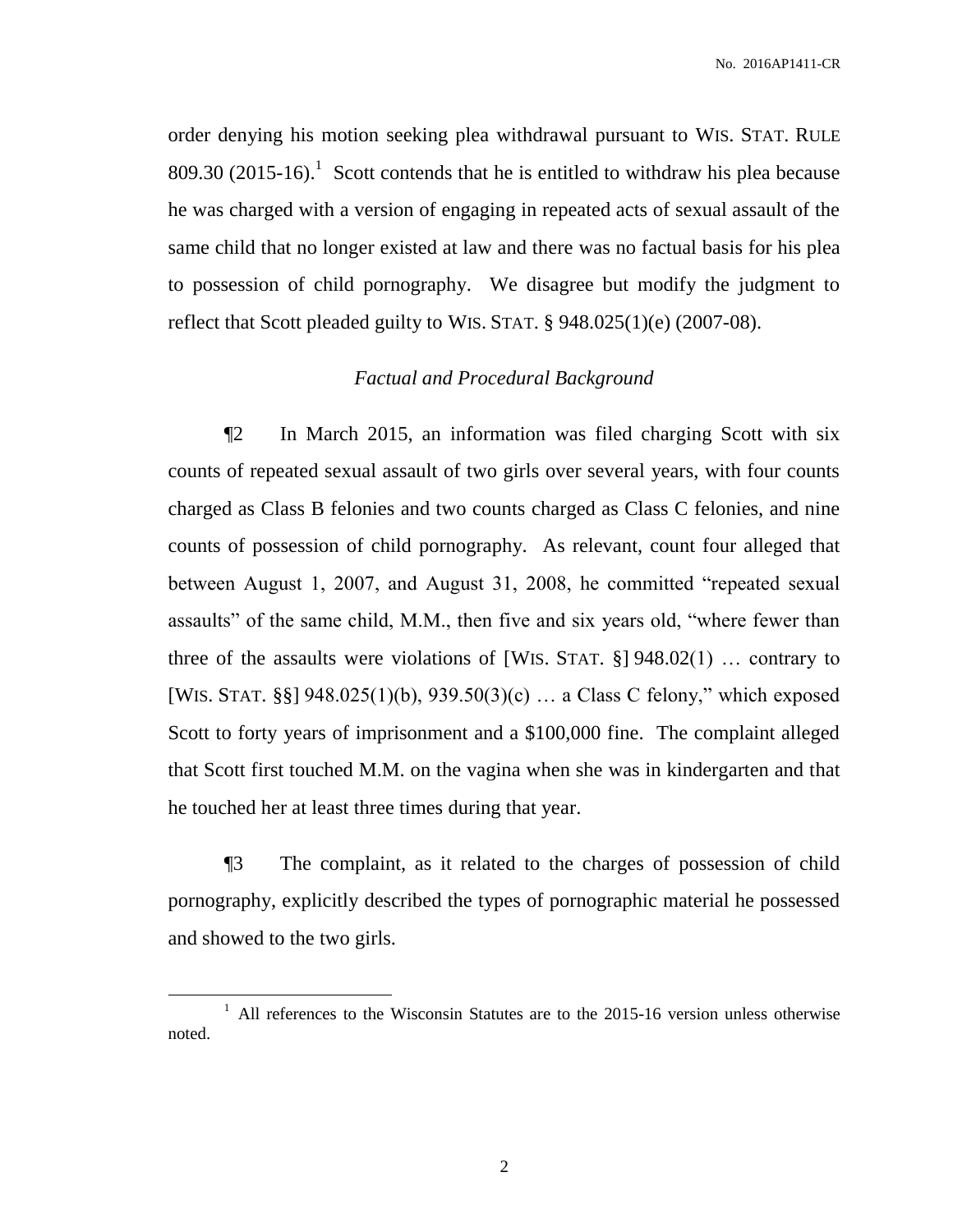¶4 Scott decided to enter a plea of guilty to count four and one count of possession of child pornography, as alleged in count seven, in exchange for a sentencing recommendation from the State of seven to nine years of initial confinement. The State would dismiss the remaining counts. During the colloquy, the circuit court confirmed the child's date of birth and asked if between August 1, 2007, and August 31, 2008, he touched M.M.'s vagina on at least three occasions. The court asked Scott to confirm that "on at least three occasions you touched the child with some part of your body on the vagina for the purpose of your own sexual gratification. Do you understand this charge against you?" Scott answered in the affirmative and stated that he was pleading guilty.

¶5 Regarding count seven, the court directed Scott to page four of the criminal complaint, which described the pornography Scott possessed. Scott indicated that he understood that charge and was pleading guilty. No objections were raised to the plea, and the court accepted Scott's plea.

¶6 A year after Scott was sentenced, he moved for plea withdrawal pursuant to WIS. STAT. RULE 809.30, arguing that his plea to count four was not a crime that existed at law and that the court lacked competence to accept a guilty plea to a crime not properly alleged. Scott contended that he was charged with engaging in repeated acts of sexual assault of the same child under WIS. STAT. § 948.025(1) (2005-06), which was repealed and recreated effective March 27, 2008, during the time when Scott engaged in the prohibited conduct. He contended that under the appropriate 2007-08 statute, there was no crime with the same elements as the 2005-06 statute under which he was charged.

¶7 As to count seven, Scott argued that there was no factual basis to support the allegation of knowing possession of an image that contained child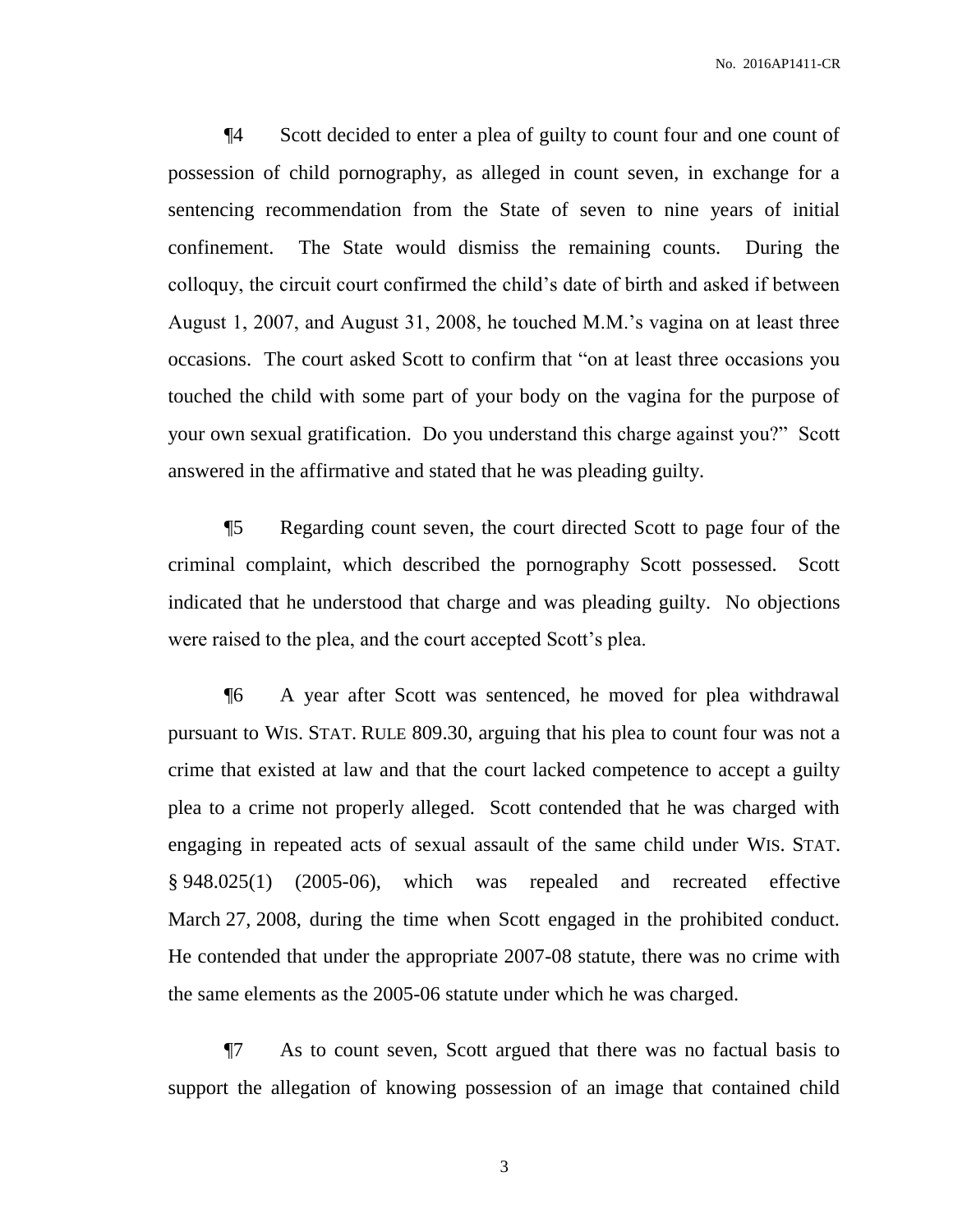pornography. The allegation that the image was on Scott's computer was inadequate to permit the inference that Scott knew he possessed the image. For example, there was no allegation in the complaint that only Scott had access to that computer.

### ¶8 The circuit court denied Scott's motion.

### *Engaging in Repeated Acts of Sexual Assault of the Same Child*

¶9 Scott contends that he was not charged with "a crime known to law" and, thus, "the circuit court lacked subject matter jurisdiction to accept his guilty plea." Even if the circuit court did have subject matter jurisdiction, Scott continues, during the plea colloquy the court described the elements from the 2007-08 law, not the 2005-06 version under which he was charged, leaving Scott without an understanding of the nature of the charge to which he pled guilty. Finally, Scott claims that the facts the court mentioned during the plea—that Scott touched M.M. on the vagina on at least three occasions—took the case "wholly out of the purview of  $\ldots$  [WIS. STAT.] § 948.025(1)(b) (2005-06)" because that statute required "fewer than 3 … violations of [WIS. STAT. §] 948.02(1)"—firstdegree sexual assault—and he admitted that he committed three first-degree sexual assault violations.

¶10 WISCONSIN STAT. § 971.26 provides that "[n]o indictment, information, complaint or warrant shall be invalid, nor shall the trial, judgment or other proceedings be affected by reason of any defect or imperfection in matters of form which do not prejudice the defendant." "The purpose of a charging document is to inform the defendant of the acts he allegedly committed and to allow him to understand the offense charged so that he can prepare a defense." *State v. Flakes*, 140 Wis. 2d 411, 419, 410 N.W.2d 614 (Ct. App. 1987). In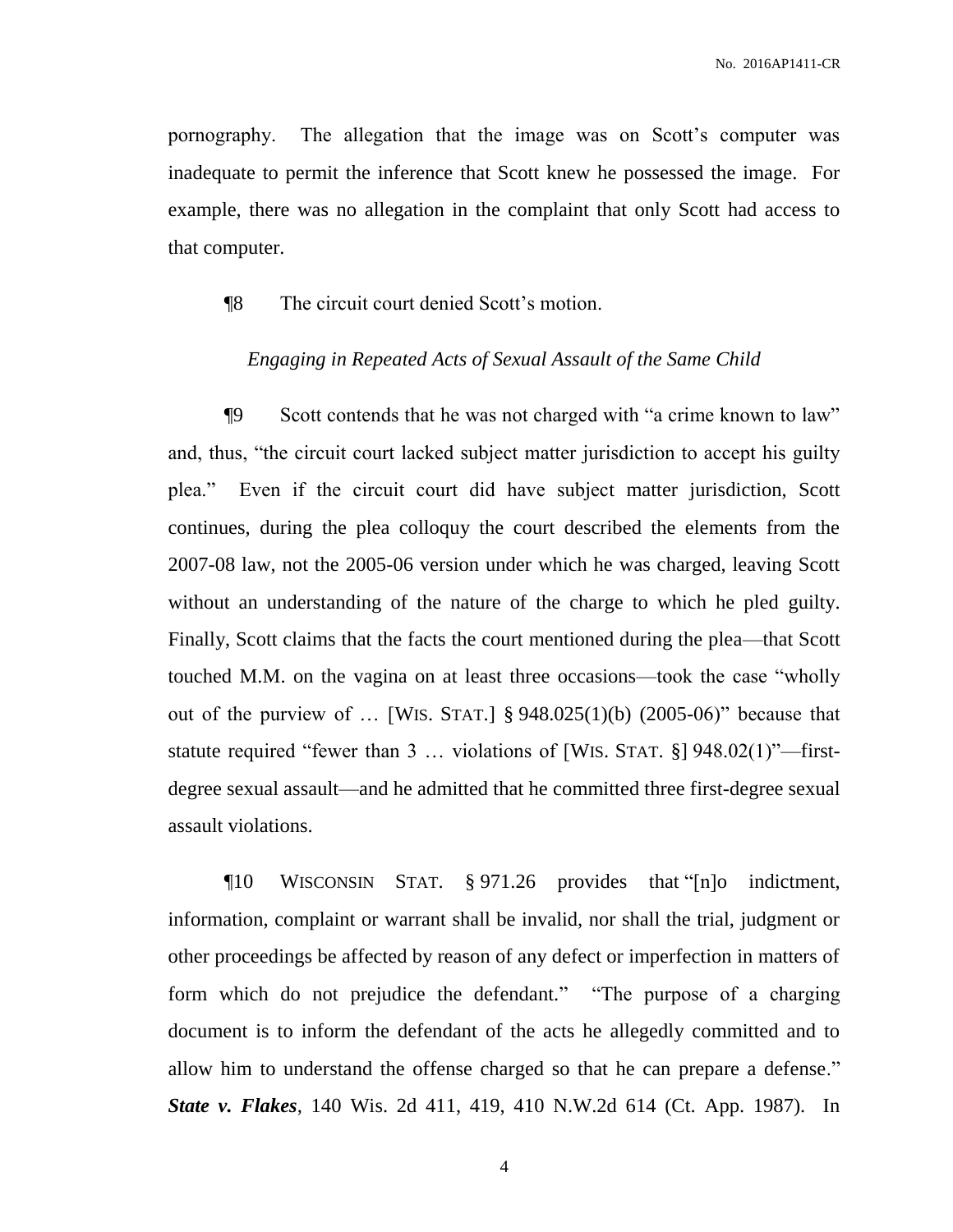determining whether a defendant suffered prejudice, a key factor "is whether the defendant had notice of the nature and cause of the accusations against him." *Id.* Thus, for example, if the charging document verbally describes the offense but refers to the wrong statute, the defendant nevertheless knows the charge and is not prejudiced and the error does not require reversal. *Wagner v. State*, 60 Wis. 2d 722, 728-29, 211 N.W.2d 449 (1973).

¶11 However, "[a] complaint which charges no offense," in other words, charges a nonexistent crime, "is jurisdictionally defective and void." *Mack v. State*, 93 Wis. 2d 287, 295, 286 N.W.2d 563 (1980) (citation omitted). The "defect cannot be waived by a guilty plea, the court does not have jurisdiction." *Id.* (citation omitted). "A complaint that charges an offense not known to law is one that omits an essential element of the crime charged as defined by statute or case law." *State v. Schroeder*, 224 Wis. 2d 706, 714, 593 N.W.2d 76 (Ct. App. 1999).

¶12 The question of whether a circuit court has subject matter jurisdiction is a legal one, which, on appeal, is reviewed independently of the circuit court. *State v. Webster*, 196 Wis. 2d 308, 316, 538 N.W.2d 810 (Ct. App. 1995).

¶13 We reject each iteration of Scott's attempted plea withdrawal argument, which fails to address the fact that the earlier and later version of the Class C felony offense of engaging in repeated acts of sexual assault of the same child criminalized the same conduct as it pertains to Scott. As explained below, reference to the prior statute was a technical charging error and Scott has not shown that he was prejudiced by the error. Because Scott was charged with a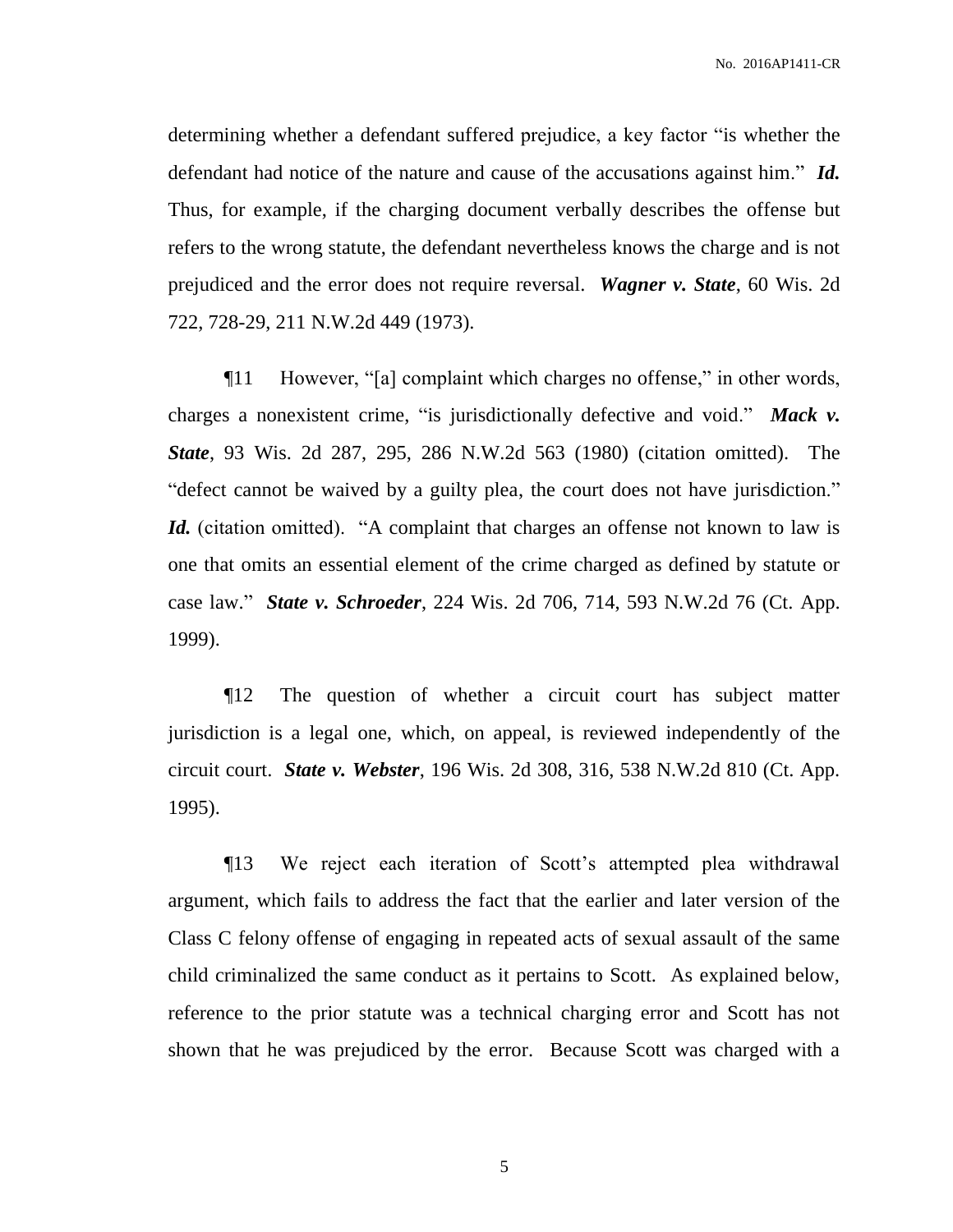crime known to law, the court had subject matter jurisdiction. The circuit court's plea colloquy was not defective.

¶14 Under the 2005-06 law, a person was guilty of the Class C felony of "[e]ngaging in repeated acts of sexual assault of the same child" when he committed "3 or more violations under [WIS. STAT. §] 948.02(1) [first-degree sexual assault] or (2) [second-degree sexual assault] within a specified period of time involving the same child … if fewer than 3 of the violations were violations of [§] 948.02(1)." WIS. STAT. § 948.025(1)(b) (2005-06).

 $\P$ 15 WISCONSIN STAT. § 948.02(1)(b) (2005-06) provided that a person was guilty of first-degree sexual assault if he had "sexual contact or sexual intercourse with a person who has not attained the age of *13* years." (Emphasis added.) Section 948.02(2) (2005-06) provided that a person was guilty of seconddegree sexual assault if he had "sexual contact or sexual intercourse with a person who had not attained the age of *16* years." (Emphasis added.)

¶16 Under the 2007-08 law, a person was guilty of the Class C felony of "[e]ngaging in repeated acts of sexual assault of the same child" when he committed "3 or more violations under [WIS. STAT. §] 948.02(1) [first-degree sexual assault] or (2) [second-degree sexual assault] within a specified period of time involving the same child … if *at least* 3 of the violations were violations of [§] 948.02(1) or *(2)*." WIS. STAT. § 948.025(1)(e) (2007-08) (emphasis added).

¶17 The definition of first-degree sexual assault was changed with the 2007-08 law, but for our purposes, it included "sexual contact with a person who has not attained the age of *13* years." WIS. STAT. § 948.02(1)(e) (2007-08) (emphasis added). Second-degree sexual assault was defined as "sexual contact or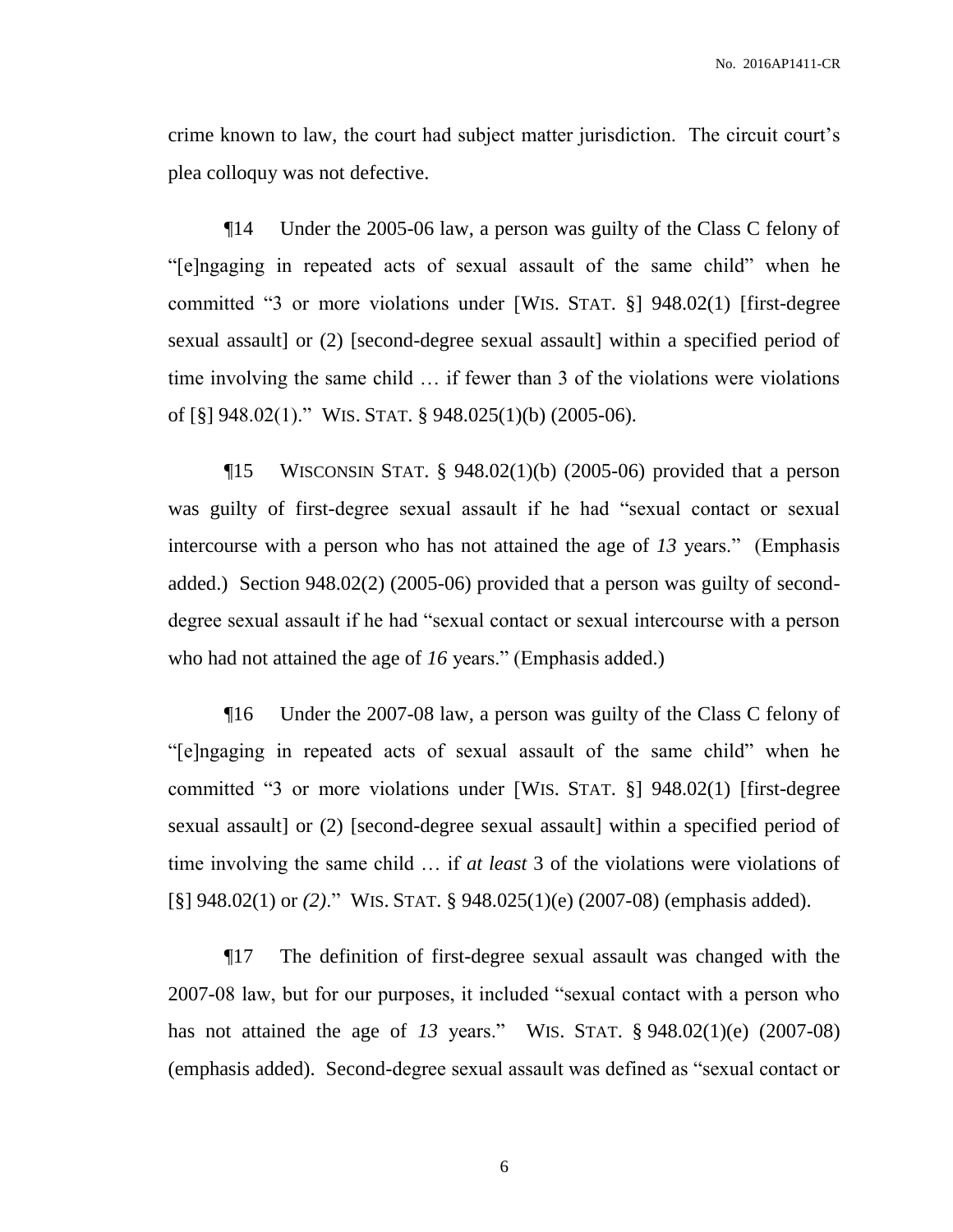sexual intercourse with a person who has not attained the age of *16* years." Sec. 948.02(2) (2007-08) (emphasis added).

¶18 The State concedes that Scott was mistakenly charged under the 2005-06 law. The charging document alleged in count four that Scott engaged in repeated sexual assaults of the same child between August 1, 2007, and August 31, 2008. However, during that time period, WIS. STAT. § 948.025(1) (2005-06) was repealed and recreated. 2007 Wis. Act 80, § 13. The applicable law is the statute in effect when the last criminal action constituting a continuing offense occurred. *State v. Ramirez*, 2001 WI App 158, ¶17, 246 Wis. 2d 802, 633 N.W.2d 656. Thus, Scott should have been charged under the 2007-08 law.

¶19 Nevertheless, Scott was charged with a crime that existed at law. In fact, Class C criminal liability attached under the 2005-06 law and the 2007-08 law to the same conduct as it pertains to Scott. The only difference is how the statutes were worded. But that wording difference is immaterial as the elements, as applied to Scott's conduct, are the same.

¶20 Both statutes required that a defendant commit a combination of sexual assaults against one child, either first or second degree, which totaled at least three. A defendant could have committed two first-degree sexual assaults and one second-degree sexual assault, or vice versa, or three second-degree sexual assaults, and the defendant would have been guilty of the Class C felony of engaging in repeated acts of sexual assault of the same child.

¶21 Scott's argument is premised on the incorrect contention that he "could not have [committed second-degree sexual assault]" because M.M. "would not have been sixteen years old at any [time] during the period alleged in count four." Under both statutes, second-degree sexual assault encompasses sexual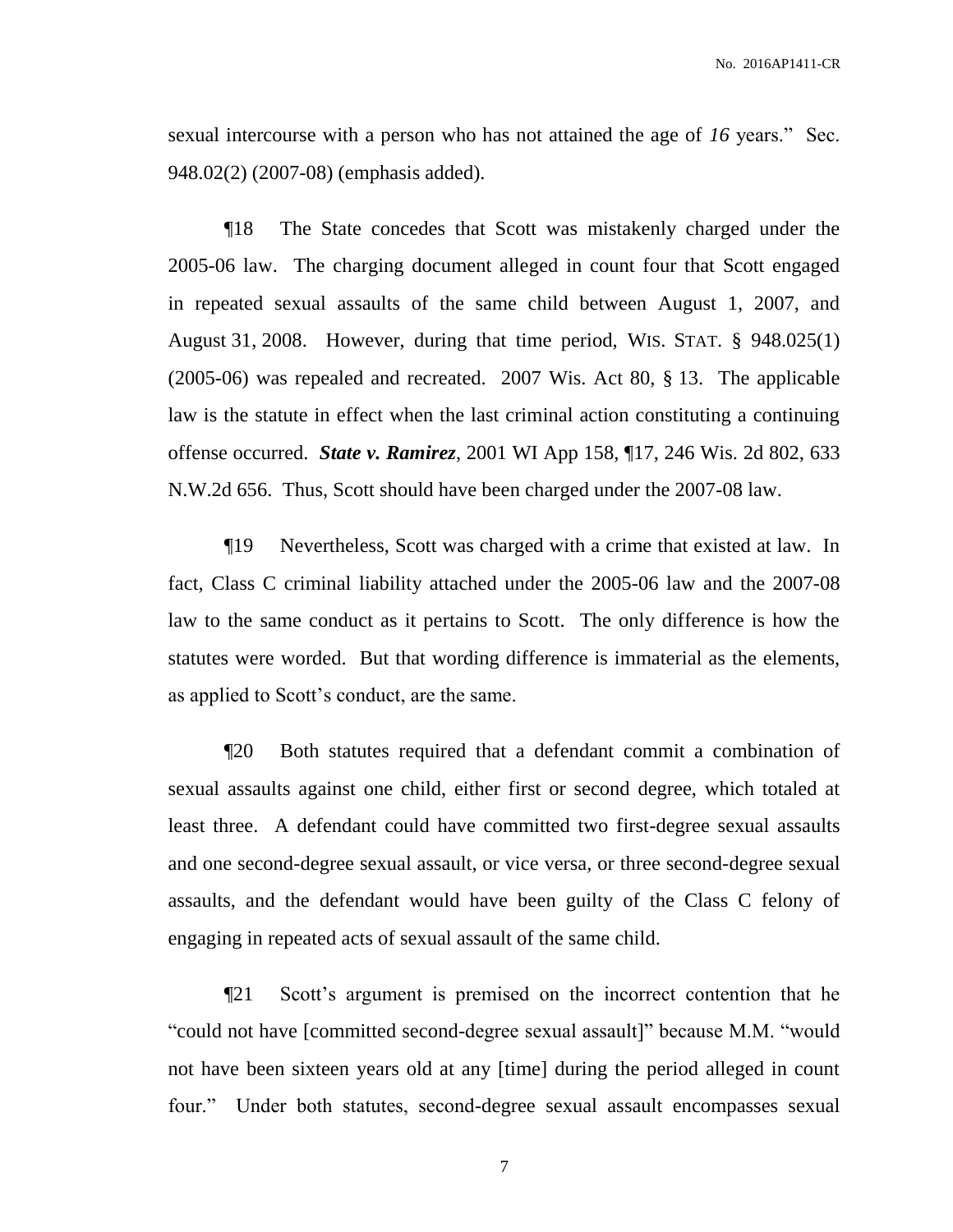contact with a person who is *under* sixteen years of age and not, as Scott contends, a person who is sixteen years of age or older. Here, M.M, was five and six years of age between 2007 and 2008. Thus, she was never thirteen years of age and always under sixteen years of age.

¶22 Specifically, the allegations that Scott touched her vagina three times during that time period constituted three violations of WIS. STAT. § 948.02(1)(e) (2007-08), that is, first-degree sexual assault, and/or three violations of § 948.02(2) (2007-08), that is, second-degree sexual assault. In either case, whether considered first-degree sexual assaults or second-degree sexual assaults, Scott was in violation of the Class C felony of engaging in repeated acts of sexual assault of the same child, whether under WIS. STAT. § 948.025(1)(b) (2005-06) or WIS. STAT. § 948.025(1)(e) (2007-08). *See State v. Moua*, 215 Wis. 2d 511, 519- 20, 573 N.W.2d 202 (Ct. App. 1997) (holding that second-degree sexual assault is a lesser-included offense of first-degree sexual assault because "[i]f the State proves that the child is under thirteen, a necessary element of first-degree sexual assault under § 948.02(1), then the State has proved all the elements for the offense of second-degree sexual assault, since it has proved that a child is under sixteen").

¶23 Thus, as to Scott, the difference between first-degree sexual assault and second-degree sexual assault is the age of the victim; under thirteen years of age in the former and under sixteen years of age in the latter. Of course, if a defendant had sexual contact with a person under the age of thirteen years, he necessarily had sexual contact with a person under the age of sixteen years.

¶24 Here, the State charged Scott with three violations of sexual assault of a child who was always under thirteen years of age and, thus, the violations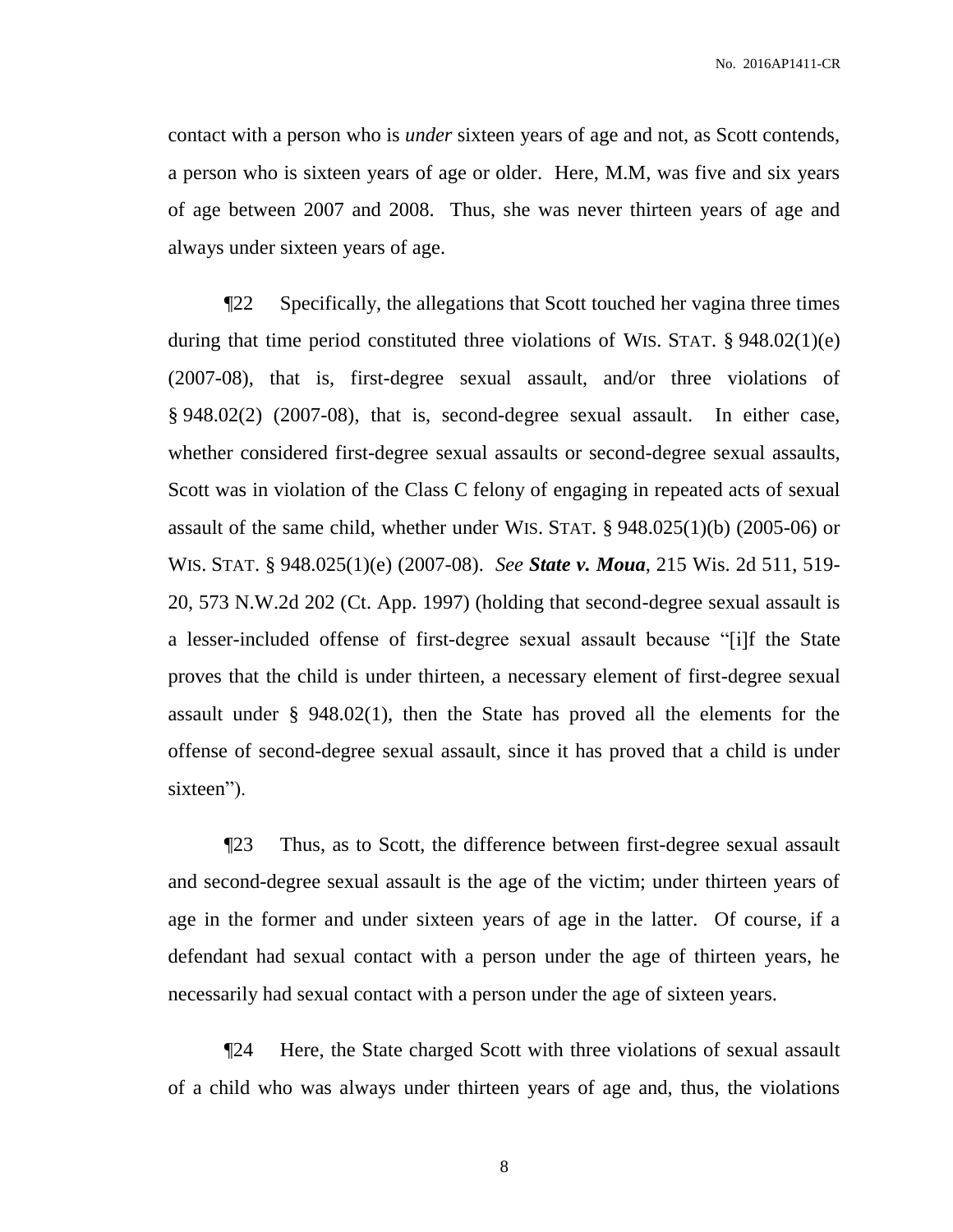were both first- and second-degree sexual assault. The decision to charge a Class C felony, rather than a Class B felony, was within the State's discretion, as was the decision to agree to Scott's plea to the single Class C count. *See State v. Hooper*, 101 Wis. 2d 517, 535, 305 N.W.2d 110 (1981) (noting that the charge is within the discretion of the prosecutor).

¶25 In short, the charging error simply made no difference. It was not as if the State charged Scott with only two sexual assaults and he had to commit a third in order to be guilty of the Class C felony of engaging in repeated acts of sexual assault. Scott does not argue that the allegations in the complaint were insufficient to support the charge of engaging in repeated sexual assault of the same child, that he was not put on notice of the charges against him, or that he was not able to mount an adequate defense. He does not argue that he was misled in any way. The technical charging error did not prejudice Scott. Since Scott was charged with a crime that existed at law, the court had subject matter jurisdiction.

¶26 Further, contrary to Scott's contention, the circuit court's plea colloquy was not defective. As we have discussed, WIS. STAT. §§ 948.025(1)(b)  $(2005-06)$  and  $948.025(1)(e)$   $(2007-08)$  both required three violations of either first- or second-degree sexual assault or some combination thereof. The circuit court asked Scott if "on at least three occasions [he] touched the child with some part of [his] body on the vagina for the purpose of [his] own sexual gratification," and he answered that he did. Scott's admission to three instances of sexual contact with a child less than thirteen years of age established three violations of sexual assault, whether first- or second-degree, and thus, his violation of the Class C felony of engaging in repeated acts of sexual assault. Scott expressed that he understood the charge, which belies his claim that he entered his guilty plea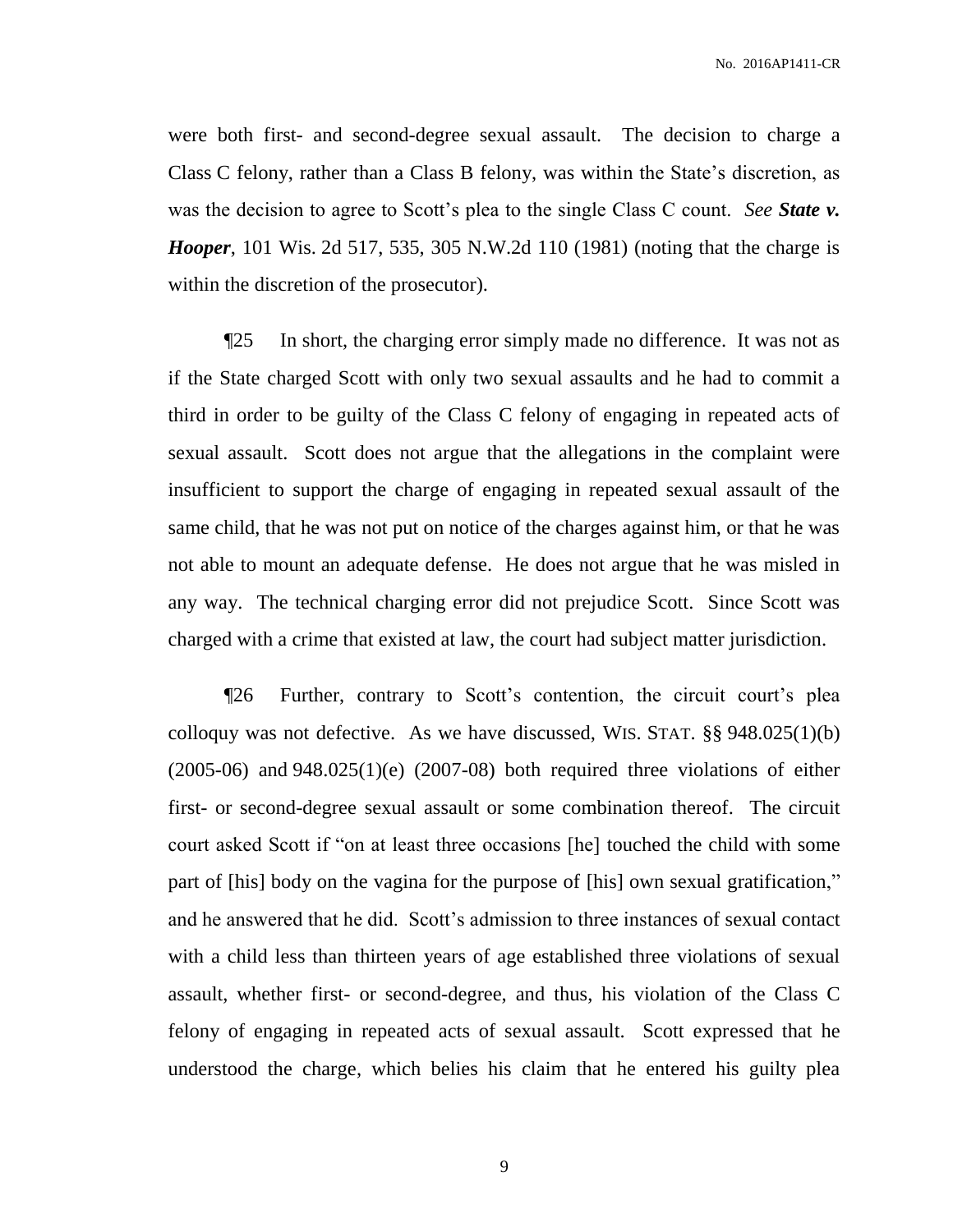without knowledge of the charge. *See State v. Trochinski*, 2002 WI 56, ¶15, 253 Wis. 2d 38, 644 N.W.2d 891.

¶27 Finally, the facts the circuit court mentioned to Scott during the plea colloquy—that he touched M.M.'s vagina on three occasions during the requisite time period, establishing three violations of first-degree sexual assault, or three violations of second-degree sexual assault, or some combination of both constituted a violation of WIS. STAT. § 948.025(1)(e) (2007-08). *See State v.*  **Sutton**, 2006 WI App 118, 17, 294 Wis. 2d 330, 718 N.W.2d 146.<sup>2</sup>

### *Possession of Child Pornography*

¶28 Scott argues that there was an inadequate factual basis to establish that he possessed child pornography because there were insufficient allegations to support the conclusion that (1) any of the individuals in the images were under eighteen years of age, (2) Scott possessed these images, or (3) he knew the images were on "his computer."

¶29 Prior to accepting a guilty plea, the circuit court must determine that a sufficient factual basis exists for the plea, that is, that "a crime has been committed and it is probable that the defendant committed it." *State v. Payette*, 2008 WI App 106, ¶7, 313 Wis. 2d 39, 756 N.W.2d 423. A sufficient factual basis exists "if an inculpatory inference can be drawn from the complaint or facts admitted to by the defendant even though it may conflict with an exculpatory

 $\overline{a}$ 

<sup>&</sup>lt;sup>2</sup> Although the judgment of conviction reflects that Scott pleaded guilty to WIS. STAT.  $§ 948.025(1)(b)$  (2005-06), he actually pleaded guilty to  $§ 948.025(1)(e)$  (2007-08). This is a mere defect in the form of the certificate of conviction, which we correct on appeal. *State v. Prihoda*, 2000 WI 123, ¶17, 239 Wis. 2d 244, 618 N.W.2d 857.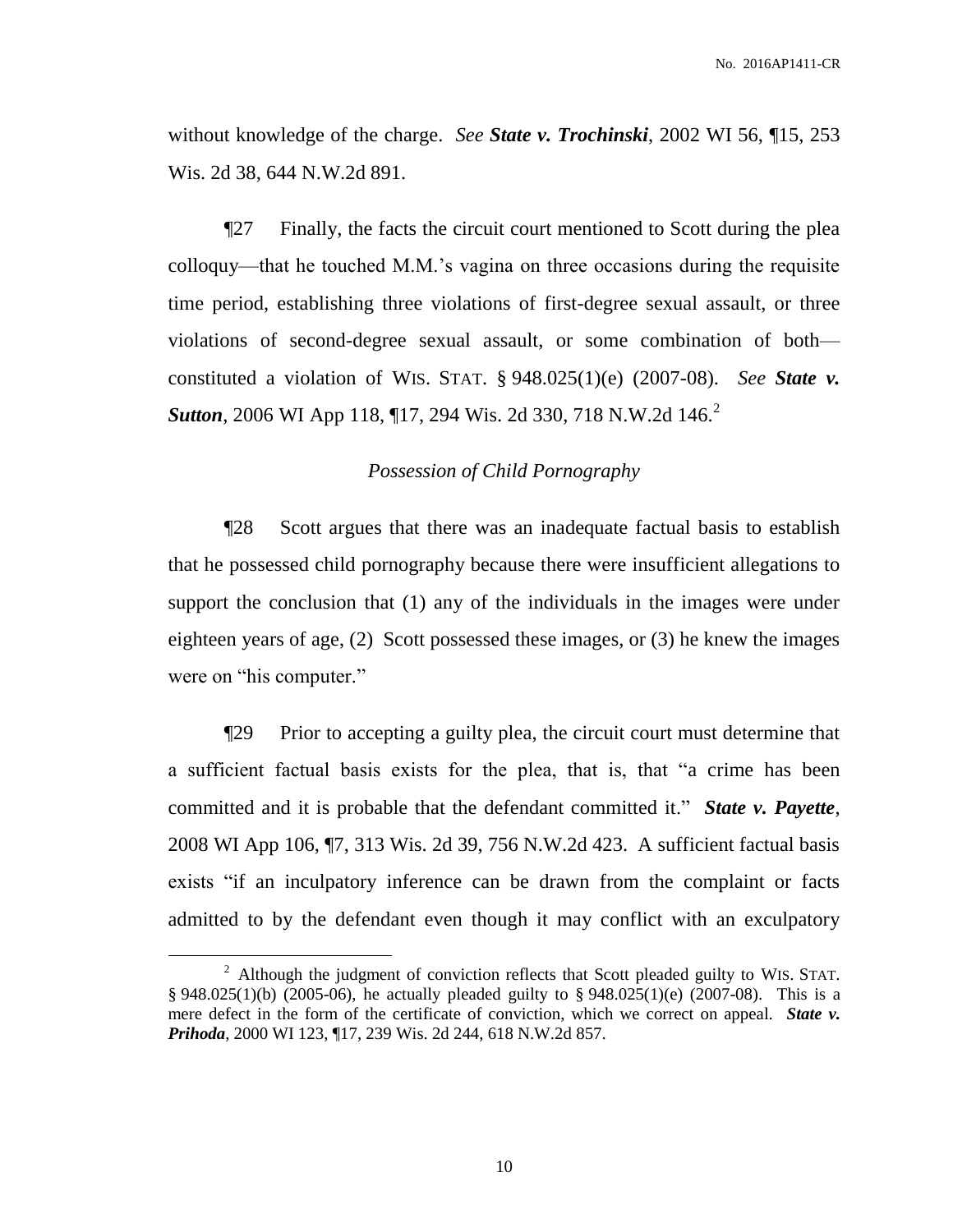inference elsewhere in the record and the defendant later maintains that the exculpatory inference is the correct one." *State v. Black*, 2001 WI 31, ¶16, 242 Wis. 2d 126, 624 N.W.2d 363; *see Sutton*, 294 Wis. 2d 330, ¶17 ("Generally, the factual basis for a guilty plea may be established by reference to the allegations set forth in the criminal complaint."). An inference of guilt need not be established beyond a reasonable doubt. *Payette*, 313 Wis. 2d 39, ¶7.

¶30 The failure to establish a sufficient factual basis for a guilty plea is one type of manifest injustice that justifies plea withdrawal. *State v. Johnson*, 207 Wis. 2d 239, 244, 558 N.W.2d 375 (1997). The defendant bears the burden of showing that there was an insufficient factual basis for the plea by clear and convincing proof. *Id.* In reviewing a defendant's plea withdrawal motion on this basis a court may look to the "totality of the circumstances," including the plea and sentencing records. *State v. Thomas*, 2000 WI 13, ¶18, 232 Wis. 2d 714, 605 N.W.2d 836. The circuit court's decision to deny a motion for plea withdrawal is discretionary and will not be upset unless there was an erroneous exercise of discretion. *Johnson*, 207 Wis. 2d at 244. The failure to ascertain that the defendant committed the crime charged is an erroneous exercise of discretion. *Id.*

¶31 Initially, as the State correctly contends, Scott's first challenge is raised for the first time on appeal and, thus, it is not properly before this court. *County of Racine v. Smith*, 122 Wis. 2d 431, 438, 362 N.W.2d 439 (Ct. App. 1984).

¶32 In any event, all of Scott's challenges clearly lack merit. The complaint alleged that Scott forced M.M. to view pornographic pictures of "naked girls" and "children" with adults and that the police found on "two computers" at Scott's "home," among other things, "numerous images of child pornography"